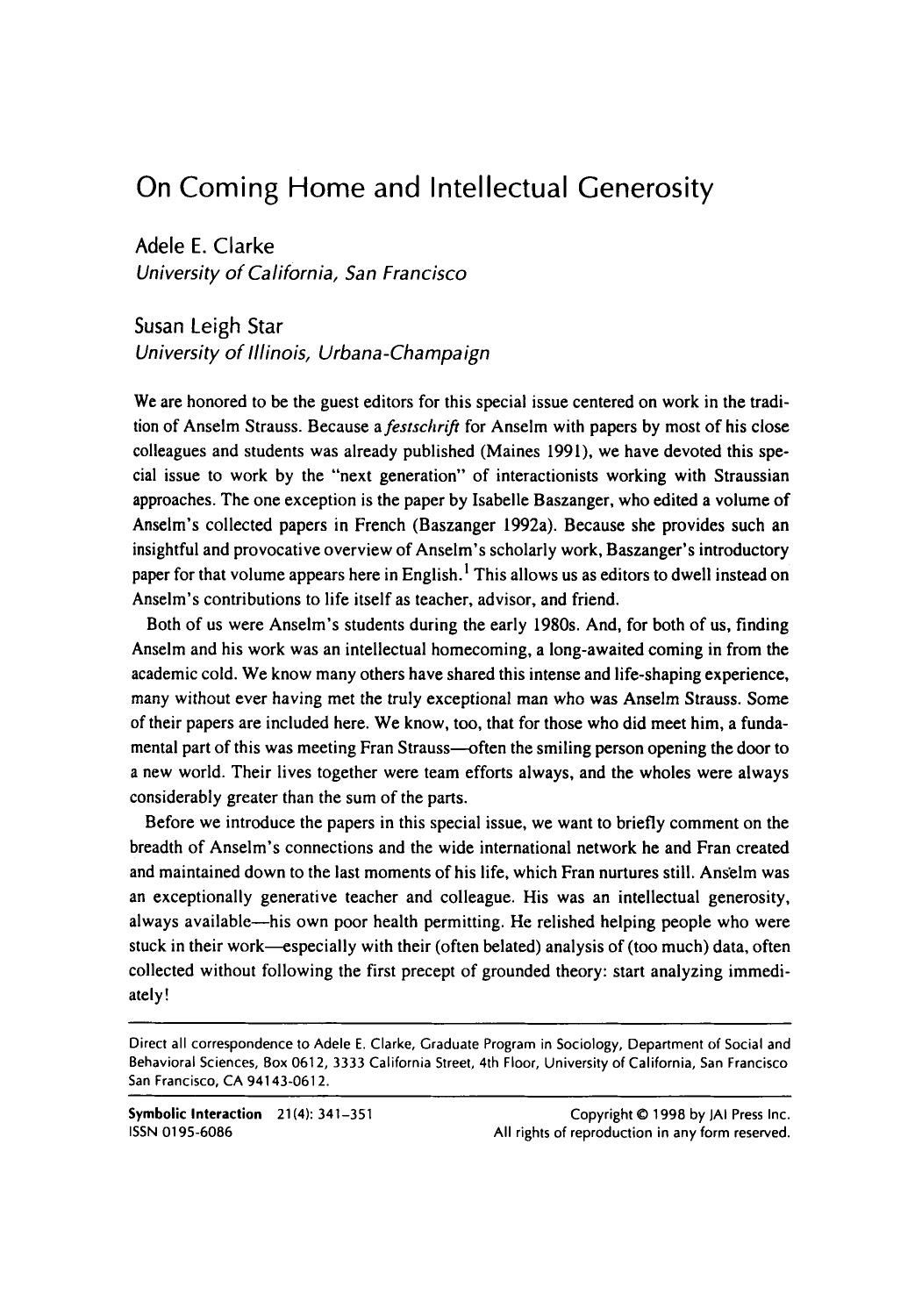Anselm taught analysis groups as informal classes, and he met individually with strangers and blocked students alike. He had an oral "cut to the chase" method that worked wonders. Anselm would sit back, get comfortable, bend his head down a bit, peer over his glasses and say, "So, tell us, what is this a story of?' The heretofore mute novice would then use the most familiar of narrative forms to unblock analytic paralysis.

Stories are a special genre. They are not lists of codes or categories. They are not frequencies. They are not decontextualized intellectual objects. Stories cohere. They have threads that get woven together-however unevenly and episodically. Their patterns end up linking codes, categories, themes, and other elements into stories that can become an analysis. Stories are fabrics of life. As such, they are situated in the practical details of everyday life. **As** Cole **(1996,** p. 135) notes, "The frequency with which metaphors of weaving, threads, ropes and the like appear in conjunction with contextual approaches to human thinking is quite striking." It is the threads, however sheer or frayed, taut or loose, that matter.

Storytelling is quintessentially loose and informal. Sit back, relax, tell a story, listen to a story. Stories open up spaces and places. New vistas are sighted. New alternative scenarios emerge. Tales are amendable, amenable, friendly. "Stories are neither data nor laws; they can be swapped and disputed by differently situated observers" (Tsing 1995, p. 126). We tell stories for solace, in a deeply familiar mode. One can breathe into a story and let out a sigh of relief. Anybody can tell a story. You do not have to be a high theorist. You just need a place to begin and a place to go that includes some interesting observations.

One of Anselm's great gifts was in listening forth stories. Most everybody, when asked, can tell some kind of story about their data. In the presence of a skilled listener, they can comfortably and informally learn the art of pulling fractured data into analytic codes and categories, producing a new analytic story-a new coherence. This is, of course, the part that usually strikes terror into the hearts of new students of grounded theory. The magic of working with Anselm was moving past this paralysis with him. Instead of a space of terror, Anselm invited us to play in a territory familiar for most of our lives: the story, the lived experience. Both of us remember joking to get someone going in analyzing qualitative data, "Once upon a time. . . ." It was only many years after first sitting in a classroom analysis group as students with Anselm (and years after we ourselves had been leading such groups) that we finally "got" the stunning power of this, his usual mode of calling us to work.

Anselm's other major strategy was to ask, "So, tell me, what are you working on?' These two questions were asked of people from all over the world. They open conversations. And Anselm was that-an open conversation. When he died and we called people to let them know, it seemed like hundreds said, "But he just e-mailed me!" as if that fact could somehow make his death impossible.

Anselm was exceptional in how much he relished people taking his work and ideas and running with them in new (often unanticipated and even shocking) directions. He was among the rare scholars who grasp how much of an honor this is, even when those ideas are occasionally mangled. To a serious pragmatist, having your work be useful is delicious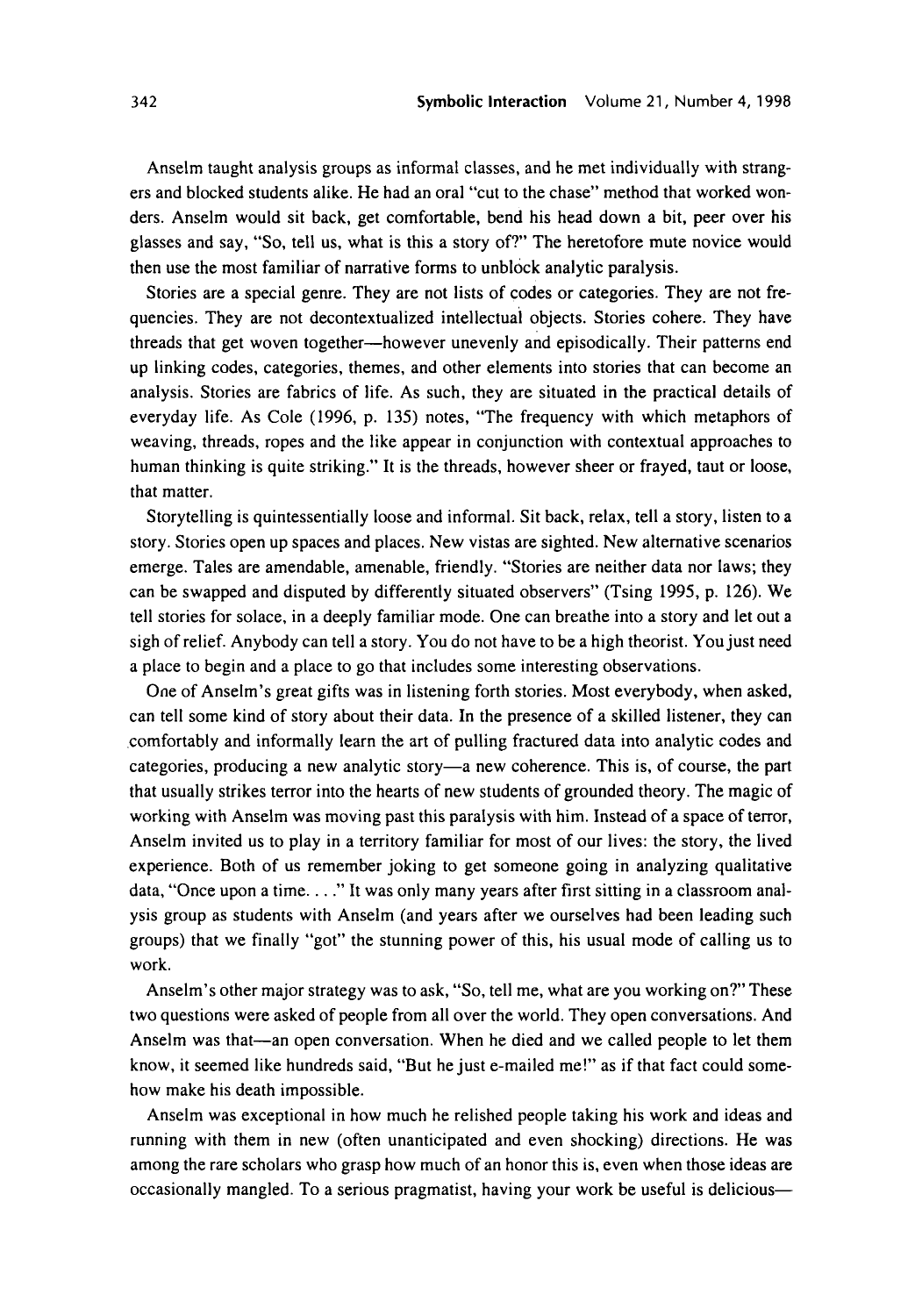useful, not catechism. It also means letting go of control and trusting in a much more pluralist point of view than that usually tolerated in the academy.

Linked to this gentle pluralism was Anselm's non-directive style of teaching and advising. While he was usually crystal clear about what *he* was doing and why, he always let his students find their own paths. Baszanger's paper (in this volume) talks about Anselm's struggle with Blumer over his master's thesis and the issue of who would control the final product. Perhaps this experience was key for him in learning to let go of control over his own students. The rejection of such control also carries an implicit approval of multi-vocality. Anselm was almost always available to help you think through a problem. But it was *your*  problem; he only helped when asked, and he never told you what to do.

This style bred an intellectual adventurousness among many of Anselm's students that was abetted by his own continual exploration of new worlds. You could never guess what kind of books would be piled on his kitchen table, like a lazy Susan full of intellectual dipping sauces. The range was always breathtaking. He used fiction, biography, history, art criticism, and *The New York Times* as ingredients for making sociology. And he felt in no way restricted by discipline, exhibiting instead the strong tendency to waywardness also common among those who have worked with him.

Anselm took great pride in his own career and in those of his students. But, like most interactionists, he was unambitious in the usual careerist sense of seeking power, money, and feifdoms. His deepest ambitions were fully centered on the intellectual work, and on integrating the doing of sociology with his life work, broadly conceived. His doing of sociology never stopped until he did.

# THE PAPERS

Of course, Anselm's contributions live on, to which this special issue attests.<sup>2</sup> Given Anselm's international life, it is obviously no accident that the papers in this special issue are by scholars from five countries: Baszanger/France; Casper/USA; Garrety/Australia, Striibing/Germany; and Timmermans/Belgium/USA. We are fortunate indeed to be able to lead off this special issue with Isabelle Baszanger's insightfully contextualized overview of Anselm's intellectual project. Baszanger stresses the structural side of Strauss's interactionism. This is, for us, one key to the continuing salience of both his sociology and methodology. The interrelations or co-production of action and structure absorbed Anselm's sociological imagination for decades and gave it a doubled edge that will be incisive for decades to come.

Baszanger's essay is a combination of personal and intellectual biography spiced with quotes from interviews she did with Anselm in 1989 and 1991. Here, she has written some of the stories that were previously only oral anecdotes. Her essay covers the full range of Anselm's contributions to the sociology of health and illness, from psychiatric institutions (in the early 1960s) to the later work on death, chronic illness, and trajectories. She powerfully situates Strauss's web of negotiation/negotiated order and social worlds conceptual frameworks against a backdrop of both European and American medical sociology. As well, she examines Strauss's work vis-8-vis other interactionists, such as Blumer, Hughes,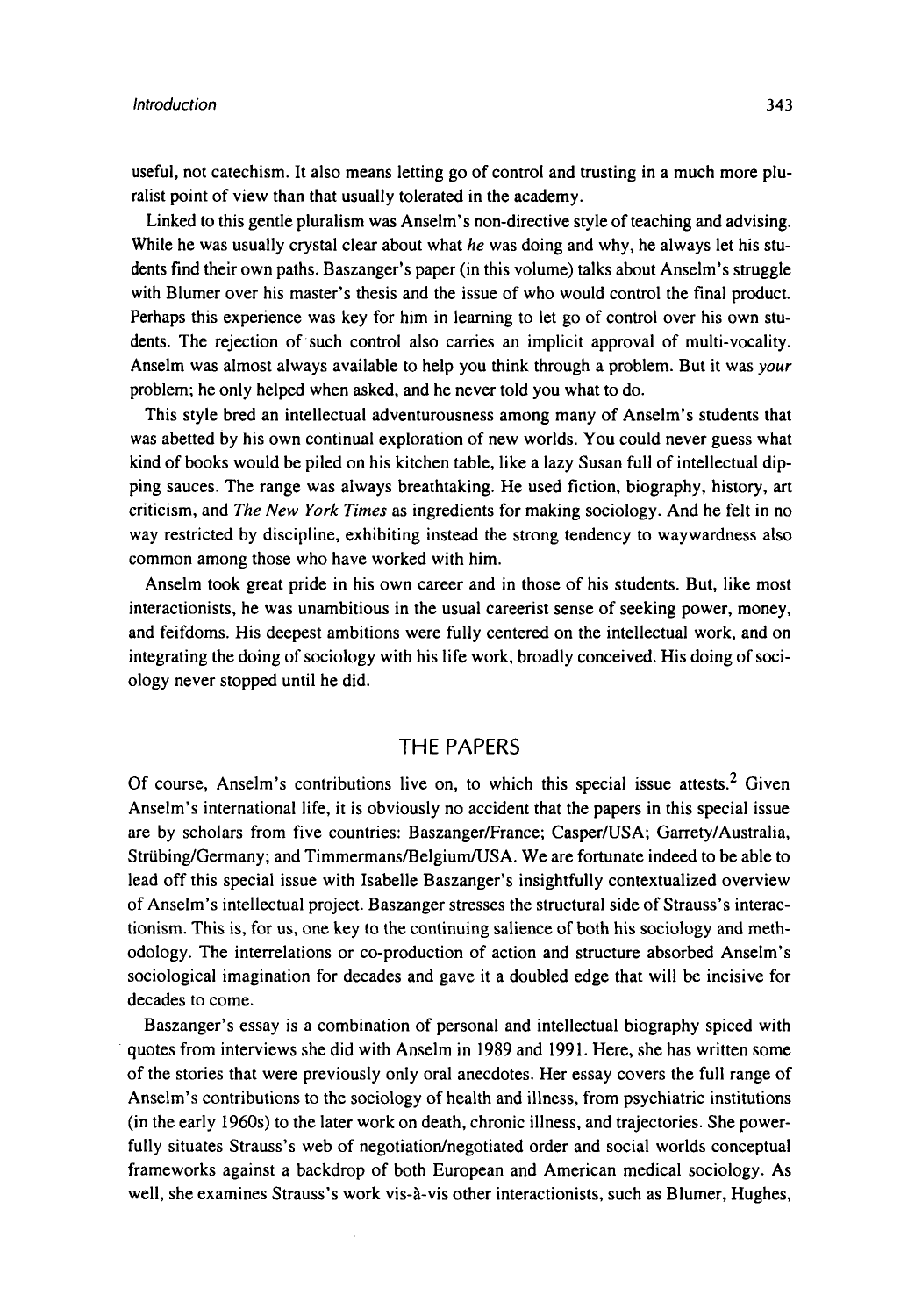Goffman, Becker, Freidson, and Conrad. As only someone deeply enmeshed in fieldwork could do, Baszanger examines grounded theory and Anselm's mode of thinking *through*  fieldwork *per se*. Here, we find the consequences of relentless empiricism—looking and listening to the world around him-in his work. She concludes with reflections on the critical space Anselm constructed for himself-his sites of moral and political concern-as an interactionist sociologist.

Anselm left a variety of legacies to his students and, via them, to his "grand-students." He left legacies of imagination, of style, of method, of values, of traditions, of concepts and problems. And these papers reflect them. The most traditional legacy, that of concepts, is richly represented here. Anselm was an inventor of concepts: awareness context, trajectory, body-biography chain, articulation work, and grounded theory. Each of these emerged from a series of empirical studies, usually conducted collaboratively. At some level of abstraction, they were all grounded in pragmatist theory, particularly that of John Dewey, and in dialogue with other symbolic interactionists over a period of many years. Yet there is an enduring originality here, one which links visual representation and metaphor with an eye for the *mot juste* and the telling example from the data.

The trajectory concept, extended in Stefan Timmermans's "Mutual Tuning of Multiple Trajectories," came first from Anselm's experience of colliding time lines, perhaps initially from the studies of death and dying he conducted with Barney Glaser in the early and mid-1960s. The sociological study of dying was then in its infancy. Dying was ringed around with romanticism and taboo and, above all, silence. By observing what actually occurred in terminal wards of hospitals, Anselm and Barney were able to break those taboos and say the blunt truth: dying people do not always die when they are supposed to. The lives of their families, nurses, and doctors are bound up with the process of dying, too, and often those lives are put on hold, sometimes for years, while a person dies. This tangle of trajectories shapes the whole nature of social organization in the hospital ward and in the lives of those affected—the dying and those around them. Of course, in addition to this basic insight concerning the dying situation, there are much subtler observations to be found. Dying is a collective, not an individual process. It entails a lot of work, not just psychologized feelings or idealized religious ritual. And conflicting sentiments commonly coexist in the same person: impatience and grief, self-concern and other-directedness.

Timmermans takes two further steps in his exploration, both of which have "Straussian" hallmarks. First, he notes that trajectories are multiple. No one travels just one trajectory at a time, and the interaction of trajectories has a complex patterning and hierarchy of mutual structuration. This is a direct extension of Anselm's work on multiple trajectories such as those represented by the body, biography, and illness. At the same time, it furthers both the imagery and the technical accuracy of the idea by offering a sense of the relative power of different trajectories as well as some new concepts about their coalescence (or lack thereof).

A second direction taken in that paper comes from Anselm's legacy of values and style. Too few bridges have existed between the sociology of medicine and the sociology of science and technology (with some notable exceptions).<sup>3</sup> Timmermans's paper makes such a bridge and does so with a kind of lateral thinking that was second nature to Anselm. We all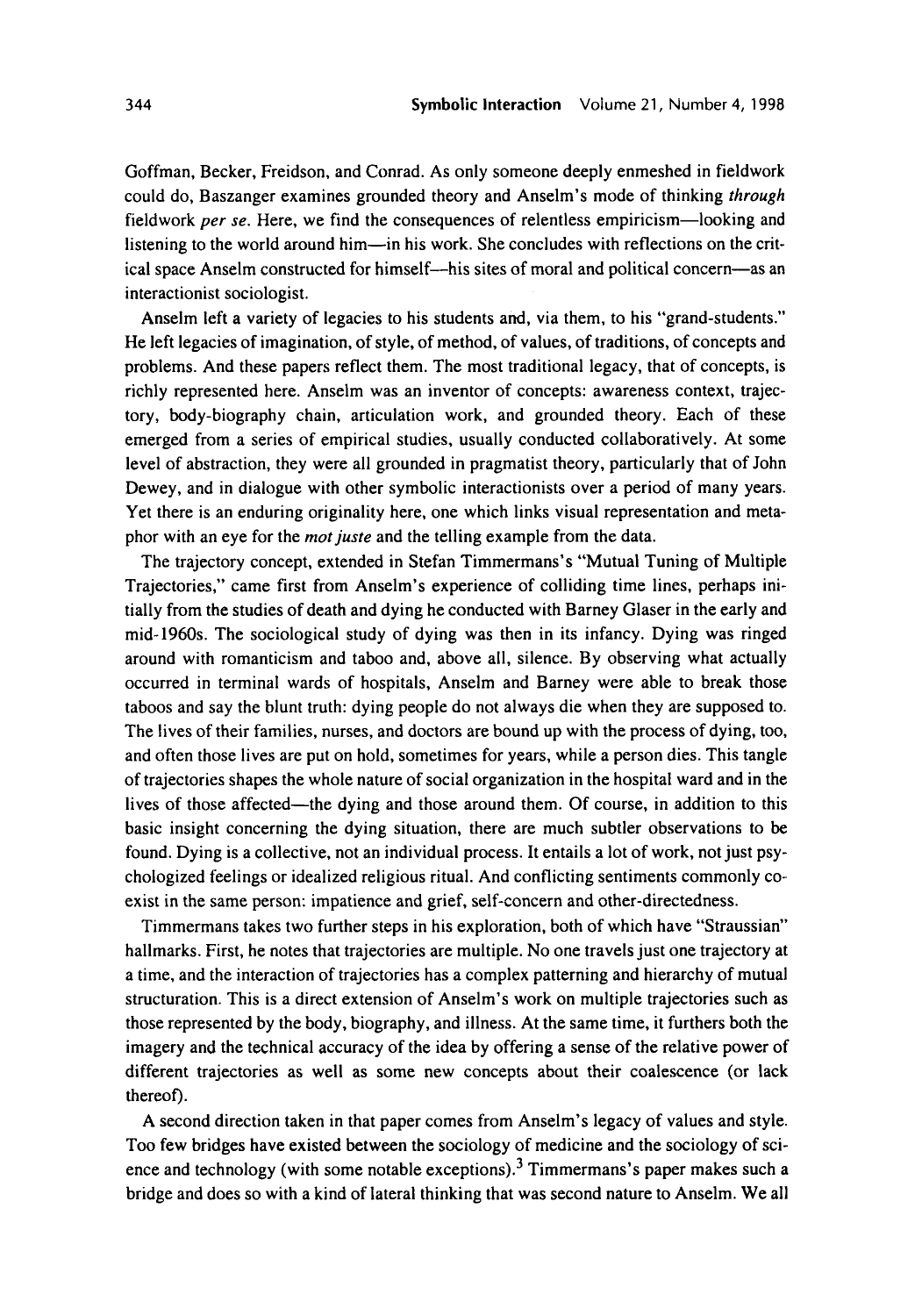have work to do: patients, doctors, scientists, laboratory animals, and other non-human actors. And while people have trajectories, so too do tools, illnesses, and ideas. Timmermans's extension of these key concepts is a tribute to the Straussian tradition of thinking across traditional conceptual and disciplinary boundaries.

Monica Casper also bridges the sociology of medicine and that of science and technology, but she develops her paper through the part of the Straussian legacy connected to George Herbert Mead. She links Mead's definition of social objects as human constructs (rather than self-existing entities) with Anselm's concerns for the pragmatics of work. Casper develops the concept of "work object" as any material or symbolic entity around which people make meaning and organize their work practices. She then takes this concept into the emergent medical specialty of fetal surgery. Fetuses are obviously rather "hot" new work objects (and topics) sociologically and will continue as such into the next millenium. But Casper also carefully focuses on pregnant women as (often invisible) work objects in fetal surgery practices by attending to the less flashy material elements in the situation as well.

Casper's paper delves into classic Straussian concerns with the social organization of medical work, professional social worlds, the emergence of specialties, and interaction in clinical settings. Here, she explores some of the complexities of the world of fetal surgery by examining three sites of difference: heterogeneous work objects, criteria for patient selection, and views of disease and its treatment. While specific situations are often quite fluid, Casper found a distinctive politics of difference based in the specialty and training backgrounds of actors. Thus, fetal surgery is an emergent and changing negotiated order involving discursively and practically liminal work objects.

Another key set of concepts, those developed from Anselm's social worlds research, is extended and explored in Karin Garrety's article on "Science, Policy, and Controversy in the Cholesterol Arena." The social worlds legacy traces back to Anselm's Chicago School roots, to the work of Park, Burgess, and Hughes on the nature of the complex patterning of traditions, ethnicities, and lines of work that intertwine to form a living city. Park spoke canonically of the city as a "mosaic of social worlds which touch but do not interpenetrate," having **as** his abiding vision something like Zorbaugh's (1929) community maps in The Gold *Coast and* the *Slum.* Rich and poor may inhabit the same space, or live literally shoulder to shoulder, but never understand the basic precepts of each other's lives.

This fascination of Park's, carried forward in Hughes's ecological vision of workplaces and their internal heterogeneities, was taken up in turn by their students, such as Howard Becker (1982), Tomatsu Shibutani (1955, 1962), and Strauss's own (1978, 1991, 1993) investigations of the dynamics of settlement, legitimation, fission, and fusion involved in the actions of social worlds. Looking at the larger picture of conflict and cooperation, Anselm became interested in enduring border areas between social worlds which touch, sometimes interpenetrate, and often fight fiercely for resources (both conceptual and material). Sometimes enduring border regions, hosting many conflicting social worlds, become organized into durable negotiated orders-or what Strauss called arenas. The arena concept (Strauss 1978, 1993; Clarke 1990. 1991) was a new unit of analysis for policymakers as well as those analyzing social movements and social change. Arenas such as alcohol and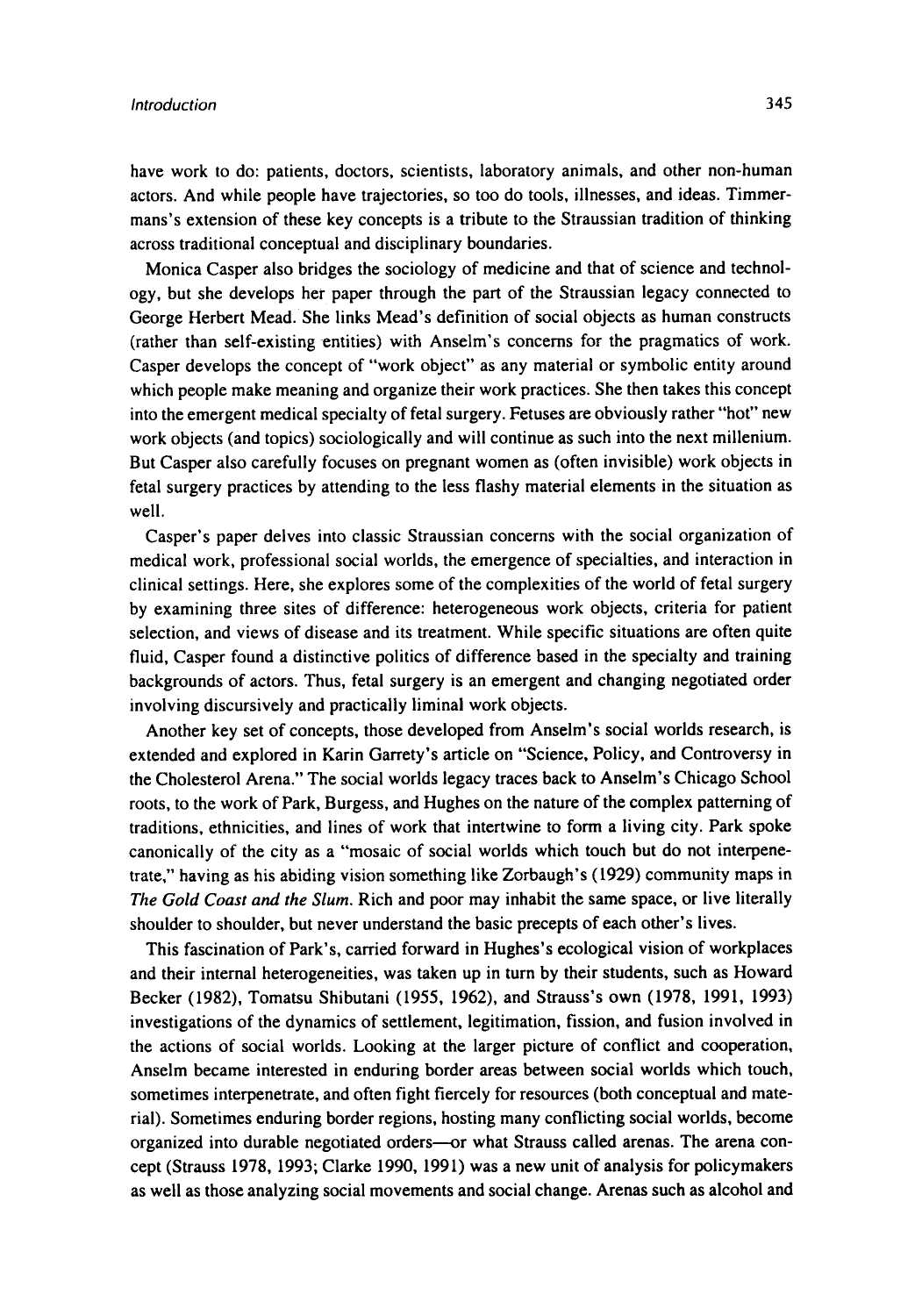drug policy, gerontology, and nuclear energy and weapons development are enduring forms of social organization. **In** addition to decades-long conflicts of interest, they may also host careers, shape governmental organizations, and present their own internal organizational dynamics. Wiener's (1981, 1991) investigation of the politics of the alcoholism arena and Clarke's (1991, 1998) study of the reproductive sciences have carried this Straussian legacy forward.

Garrety's paper does so as well, taking the social worlds concept and grounding it firmly in a study of a large, durable arena: linkages among heart disease, cholesterol, and preventive dietary policy recommendations. She, too, links the sociology of medical research and the sociology of science, but from the point of view of policy work. She says of her goals in the research, "I was searching for a theoretical framework which would help me to understand the ongoing, complex interactions through which the controversy was enacted. One of my major aims was to avoid an asymmetrical explanation that assumed the 'truth' of one particular set of claims, while attributing 'false ideas' to the 'distorting' influences of economic andor political interests" (this volume, p. 402).

The sensitivity to asymmetry is a stylistic heritage, from Anselm and the Chicago school, that all interactionists develop to some degree. No story is inherently privileged over any other, as noted in our earlier discussion of pluralism. **In** the science arena, this has produced some fireworks with those (many) who do see science as an inherently privileged type of story.<sup>4</sup> Here, Garrety tells a deceptively quiet and subtle story about how those very privileges are used to structure the cholesterol arena over a period of some decades. Certainty and uncertainty are structural conditions to be negotiated, used as resources, and sometimes bartered. Straws's negotiations research (including the monograph *Negotiations* in 1978, and extending back in time to *Psychiatric Ideologies and Institutions* in 1964) showed how, in the words of Thomas and Thomas ([1928]1970), "things perceived as real are real in their consequences." People invest in settled negotiations, which then come to have political and organizing power of their own. Most powerfully, Garrety's work does not shy away from the complexity involved in tracing these negotiations over a very long period of time. The problematic quality of the science *per* **se** will also intrigue some readers.

Striibing's paper testifies to a quite different sort of Straussian heritage: the application of his work to fields seemingly far removed from the sociology of work or medicine. One "distant" area where Anselm's work has had strong influence is in computer design and research, especially Distributed Artificial Intelligence (DAI, also called Multi-Agent Systems or MAS) and Computer-Supported Cooperative Work (CSCW).<sup>5</sup> Some of this influence can be traced to bridges built by Anselm's students (e.g., Star and Strauss 1998) with computer scientists interested in modeling complex interactions at work, as Striibing shows.

Several of the problems encountered in building computer systems that will cut across organizational boundaries, yet remain robust in use, are identical to those encountered in the analysis of social worlds. We must model work in sufficient detail to be useful to (those ever so picky) computer systems built to support articulated organizations. At the same time, the systems must account for and allow local variations. This is precisely the problem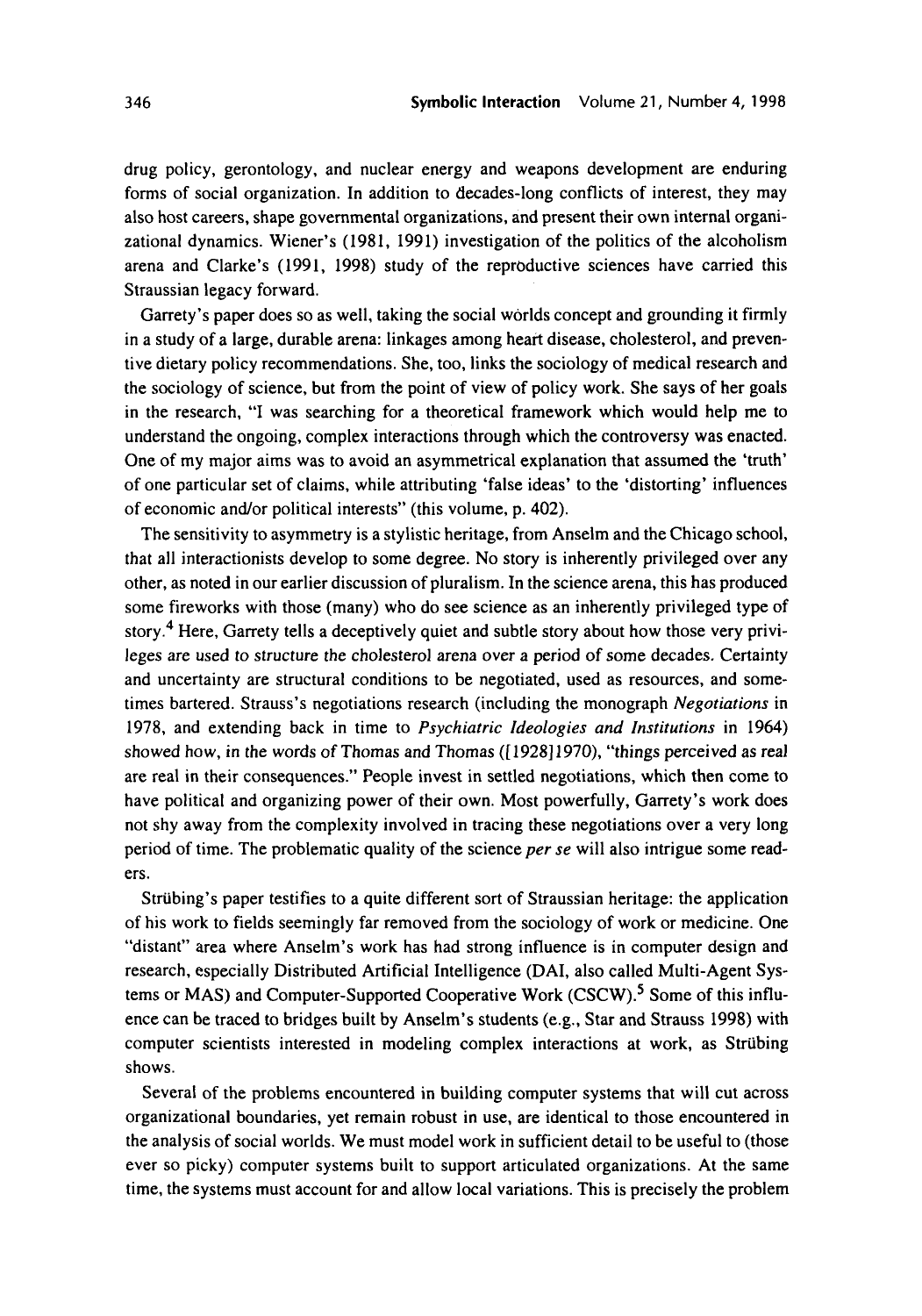of constant comparison outlined in the grounded theory method. That is, in doing grounded theory, there is a sense in which we want to achieve the impossible-to simultaneously generalize and situate. We want modest working concepts that can travel across the boundaries of social worlds as messengers, not imperialist armies! This very problem appears in the nitty-gritty of computer design: how to link disparate sites through a necessarily formal medium, without losing precious local knowledges. Thus, grounded theory is also a strategic problem of design in complex computer systems.

Striibing's paper is at the same time a classic social worlds analysis of intersection. He discusses cooperation across disciplinary lines between symbolic interactionist sociologists and computer scientists over a period of years. The common problems of grounded theorizing and computer designing mentioned above give rise to fruitful findings both in sociology and computer science, yet this intersection has never been fully stabilized. The boundary objects (Star and Griesemer 1989) developed by the two lines of workers must carry several types of cross-world interaction, including arms' length relationships and the vicissitudes of funding. Striibing's paper highlights one of the legacies of Anselm's work perhaps least known to sociologists outside the sociology of computing world. **It** was a source of delight and occasional puzzlement to Anselm that "these computer guys" would find so much of **use** in his work. The concept of articulation work, for example, **is** so much a part of the vocabulary of CSCW that it no longer requires definition in technical papers. As Striibing tells the story of the collaboration, the reasons for this are illuminated.

Overall, it is perhaps the legacy of values and style that is strongest for those of us who were Anselm's students and for our students, his second and third generation heirs. **A** catlike curiosity and a capacity for patient observation were both stylistic and moral legacies from Anselm. "Study the unstudied" was a maxim we heard time and again. Do not follow the fashions, do not jump on the bandwagons of theory and public debate. Seek instead the untold stories, the quiet contributors, and the modest corners of social life where human suffering is compounded by silence. Pay no attention to the labels on the disciplinary doors bidding or forbidding you entry. Follow the questions, follow your data, and follow your own senses of inquiry and justice.

The import of the work represented in this issue, therefore, goes beyond the reporting of research findings of a certain sort. It is a tribute to a lasting legacy of storytelling, the sort of storytelling that listens and compels, that embodies complexity, and that moves mountains slowly and carefully.

In closing, we would like to draw your attention to the listing of Anselm Strauss's publications since 1990 which appears in our Appendix. His publications before that date appear in his *Festschrift* (Maines 1991, pp. 383-94). **In** typical Straussian fashion, Anselm has been publishing a lot even since he died! Two recent books are of particular import. First is the edited volume which collects what he thought were his most important papers, *Creating Sociological Awareness* (Strauss 1991). Second is his capstone theoretical statement, *Continual Permutations* of *Action* (Strauss 1993) which revisits and reframes his thinking on all the major sensitizing concepts which are at the heart of his legacy to interactionism and to sociology. Quite a legacy indeed.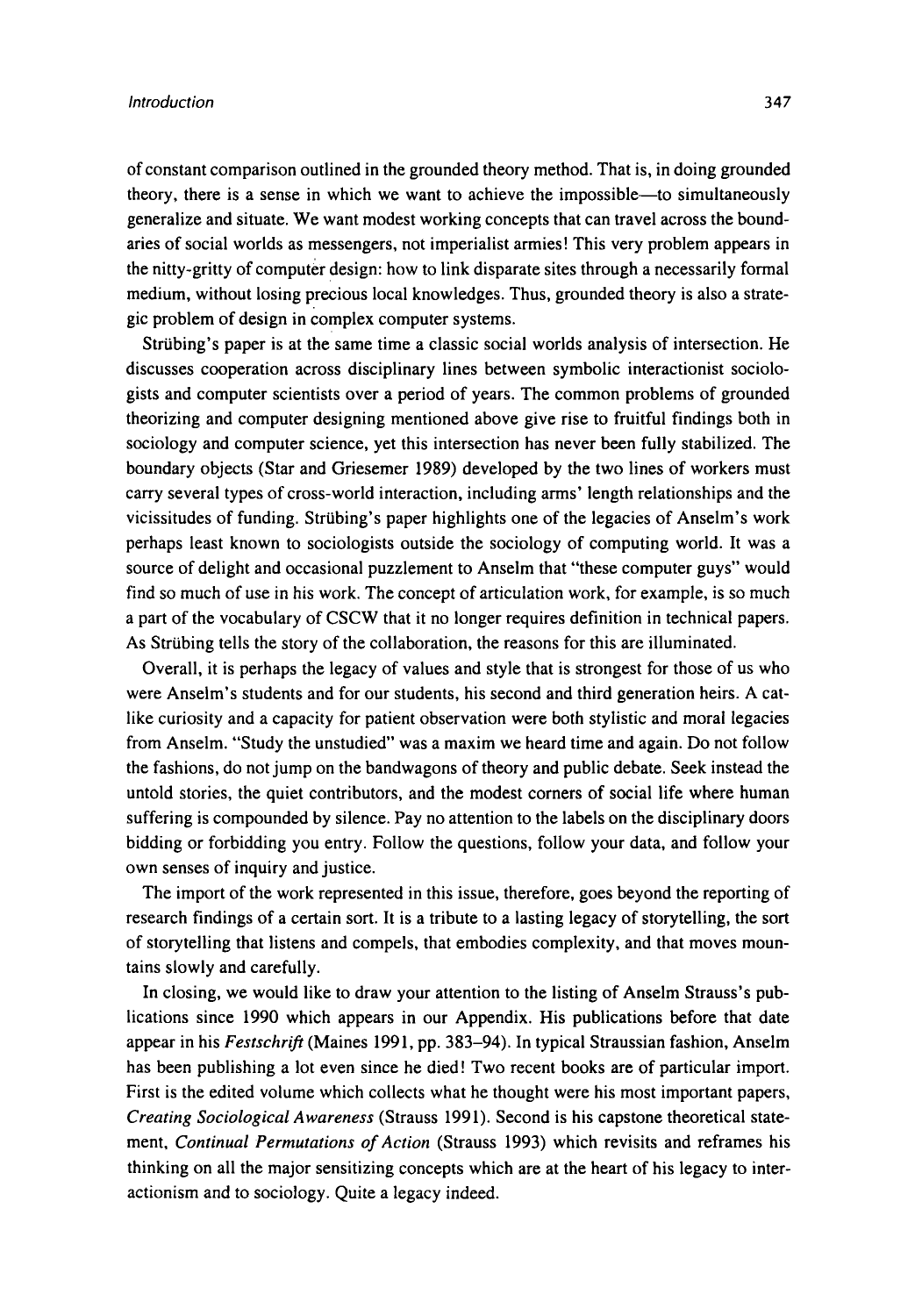# NOTES

- **1.** We edited this paper quite extensively for an American audience likely to be more familiar with both symbolic interactionism generally and Straws's work in particular. The French volume has accelerated the development of interactionist approaches there, especially in the sociology of health and illness. Baszanger's own work (1992b, 1998) contributes significantly to this trend. See also Strubing (1997) for a recent German "translation" of symbolic interactionism.
- 2. See also Kathy Charmaz and Virginia Olesen (1997) who edited the special section of *Studies in* Symbolic *Interucrion* from presentations made at the memorial for Anselm Strauss at the 1997 meetings of the Society for the Study of Symbolic Interaction.
- 3. On issues of bridging between medical sociology and science and technology studies, see Casper and Koenig (1996) **as** well **as** Casper and Berg (1995). For interactionist and related examples of bridging, see Clarke (1998), Star (1989), Fujimura (1996). Casper (1998). Epstein (1996). Bowker and Star (forthcoming).
- **4.** See Star (1995) and Ross (1996).
- 5. CSCW is **an** area of computer research that includes many sociologists and anthropologists of work, communications, and organization (Bowker et al. 1997).

# APPENDIX: A LIST OF PUBLICATIONS BY ANSELM L. STRAUSS SINCE 1990

#### BOOKS

- 1990 Anselm L. Strauss and Juliet Corbin. *Basics of Qualitative Research: Grounded Theory Procedures and Techniques.* Newbury Park, CA: Sage.
- 1991 *Creating Sociological Awareness.* New Brunswick, NJ: Transaction Books.
- 1991 Juliet Corbin and Anselm L. Strauss. *Weiter-Leben Lernen Cromiser Krunte im der Familie.* (German translation of *Unending Work and Care.)* Munich: Pifer Verlag.
- 1991 *Mirroirs et Masques.* (French translation of *Mirrors and Masks: The Search for Identity.)* Introduction by Isabelle Baszanger; new introduction by Anselm Strauss. Paris: Editions Metailie.
- 1992 *La trame de la nkgociation: Sociologie qualitative et interactionnisme.* [The Web of Negotiation: Qualitative Sociology and Interactionism.] Edited by Isabelle Baszanger. Paris: L'Harmattan.
- 1993 *Continual Permutations of Action.* New York: Aldine de Gruyter.
- 1996 Anselm L. Strauss and Juliet Corbin. *Grundlagen Qualitativer Sozialforschung.*  (German translation of *Basics of Qualitative Research.)* Weimheim: Beltz, Psychologie Verlag Union.
- 1997 *Mirrors and Masks: The Search for Identity.* New edition, with a new introduction by Anselm Strauss. New Brunswick, NJ: Transaction Publishers.
- 1997 Carolyn Wiener and Anselm L. Strauss (Eds.) *Where Medicine Fails,* 5th ed., with a new introduction by Carolyn Wiener. New Brunswick, NJ: Transaction Publishers.
- 1997 Anselm Strauss, Shizuko Fagerhaugh, Barbara Suczek, and Carolyn Wiener. *Social Organization of Medical Work.* New edition with a new introduction by Anselm L. Strauss. New Brunswick. N.J.: Transaction Publishers.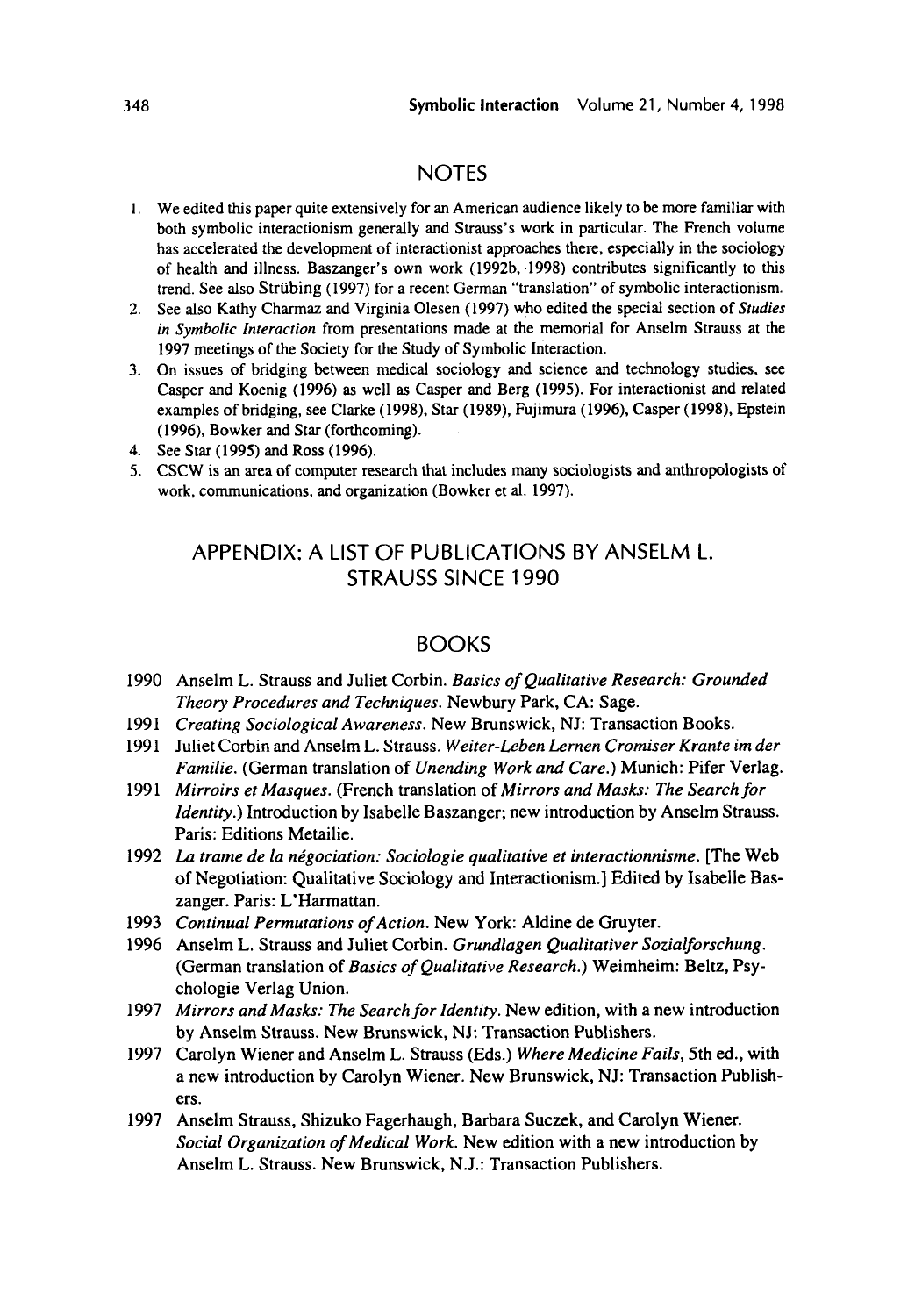- 1997 Anselm L. Strauss and Juliet Corbin. (Chinese translation of *Basics of Qualitative Research.)* Taiwan: Chu Liu Book Co.
- 1997 Anselm L. Strauss and Juliet Corbin (Eds.) *Grounded Theory in Practice.* Thousand Oaks, CA: Sage.

### **ARTICLES, CHAPTERS AND OTHER PUBLICATIONS**

- 1990 Anselm L. Strauss and Alexandre Metraux. "Again on Mead and Vygotsky (Reply to Vari-Szilagyi)." Activity Theory 5/6:52-54.
- 1990 Juliet Corbin and Anselm L. Strauss. "Grounded Theory Research: Procedures, Canons, and Evaluative Criteria." *Qualitative Sociology* 13:3-21.
- 1990 Juliet Corbin and Anselm L. Strauss. "Grounded Theory Research: Procedures, Canons, and Evaluative Criteria." *Zeitschrifr fuer Soziologie* 19:418-27.
- 1990 "Making Arrangements: The Key to Home Care." Pp. 59-73 in *The Home Care Experience: Ethnography and Policy,* edited by Jaber Gubrium and Andrea Sanker. Newbury Park, CA:Sage.
- 1990 "Foreword." Pp. vi-viii in *The Adopted Child* by Christa Hoffman-Riem. New Brunswick, NJ: Transaction Press.
- I990 "Preface." Special Issue on Qualitative Research on Chronic Illness, edited by Uta Gerhard. *Social Science and Medicine* 3O:v-vi.
- 1990 "A Trajectory Model for Reorganizing the Health Care System." In *Perspectives in Nursing 1989-1991,* edited by Pamela Maraldo and Patricia Moccia. New York: National League for Nursing Press Pub. #41-2281.
- 1991 "Comeback: The Process of Overcoming Disability." *Pp.* 136-59 in *Advances in Medical Sociology,* Vol. 2, edited by Gary Albrecht and Judith Levy. Greenwich, CT:JAI Press.
- 1991 "Blumer on Industrialization and Social Change." Contemporary Sociology 19:171-72.
- 1991 "Der Zugiff auf Biographie in der Chicagoer Tradition der Soziologie: Implicit und explicite Aspekte." In *Sensibilitaet und Realitaetsinn: Eine kritische Reanalyse des Forschungstile der Lebenslaufintersuchungern der Chicago-Sociologie.*  edited by Ralf Bohensach, Gerhard Riemann. Fritz Schutze, and Ansgar Weymann. Opladen, Germany: Leske and Budrich.
- 1991 Juliet Corbin and Anselm Strauss. "A Nursing Model for Chronic Illness Management Based upon the Trajectory Framework." *Scholarly Inquiry for Nursing Practice* **4:** 155-74.
- 1991 "Social Worlds and Spatial Processes: An Analytic Perspective." In A *Person-***Environment Theory Series/The Center for Environmental Design Research Work***ing Paper Series,* edited by *W.* Russell Ellis. Berkeley, CA: Department of Architecture, University of California.
- 1991 "Mead's Multiple Conceptions of Time and Evolution: Their Contexts and Their Consequences for Theory." *International Sociology* 6:411-26.
- 1992 Juliet Corbin and Anselm Strauss. "The Chronic Illness Trajectory Framework: The Corbin and Strauss Nursing Model." Pp. 9-28 in *The Chronic Illness Trajectory Framework: The Corbin and Strauss Nursing Model,* edited by Pierre Woog. New York: Springer.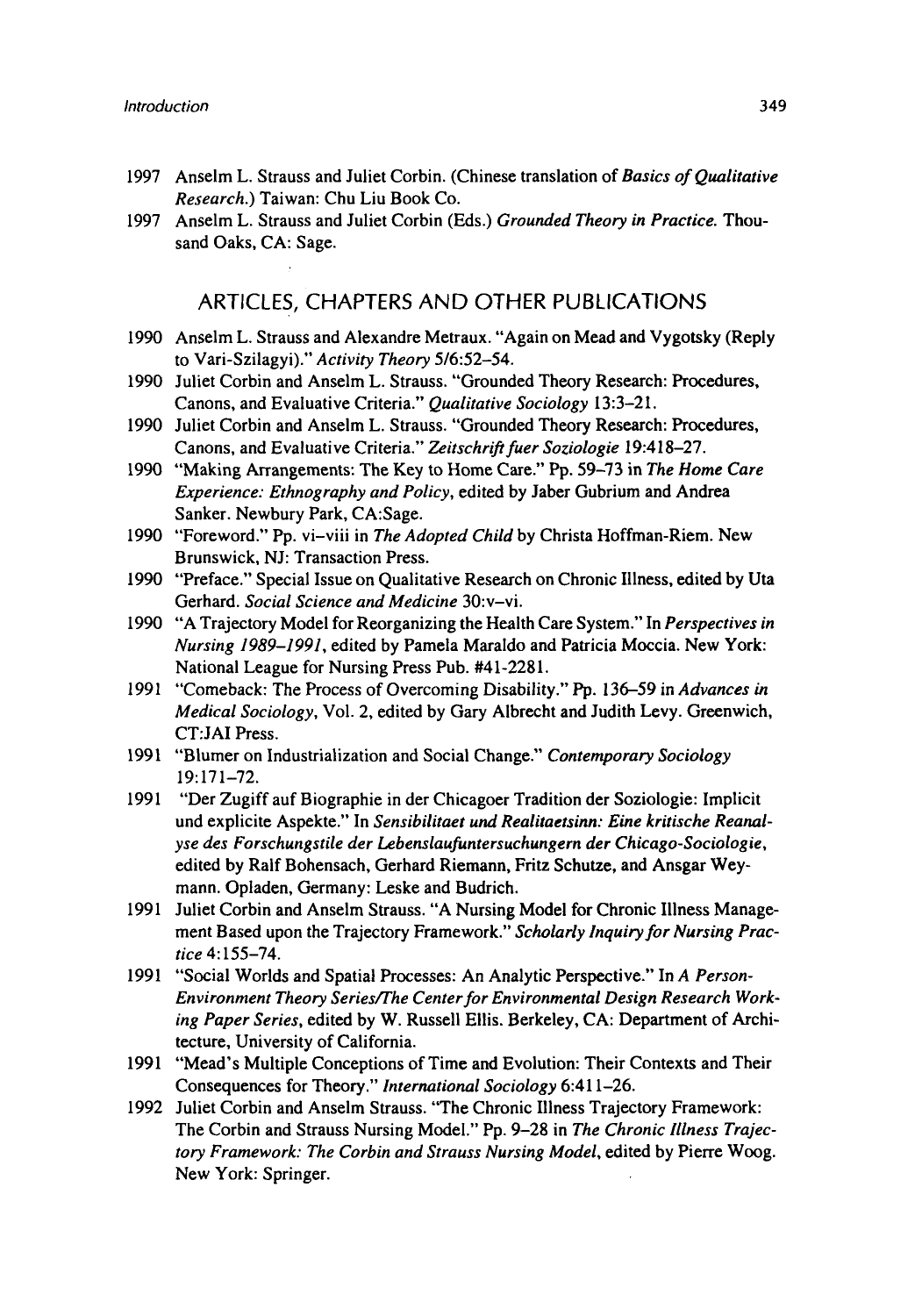- 1993 Anselm Strauss and Juliet Corbin. "The Articulation of Work Through Interaction." *Qualitative Sociology* 34:71-83.
- 1994 Anselm Strauss and Juliet Corbin. "Grounded Theory Methodology: An Overview." Pp. 273-85 in *Handbook of Qualitative Research,* edited by Norman Denzin and Yvonna Lincoln. Newbury Park, CA: Sage.
- 1994 "L'Influence réciproque de la routine et de la non routine dans l'action." Translation of "The Interplay of Routine and Non-Routine Action." Pp. 349-66 in *L'Art de la Recherche: Essays en l'honneur de Raymonde Moulin,* edited by Pierre-Michel Menger and Jean-Claude Passeron. Paris: La Documentation Francaise. Ministere de la Culture.
- 1994 "Policy and Social Science and Action." In *The Democratic Imagination: Dialogues on the Work of Irving L. Horowitz,* edited by Ray C. Rist. New Brunswick, NJ: Transaction Publishers.
- 1994 "An Interesting Theory of Action." In *Festschrifi in Honor of Thomas Luckmann.*  Constance, Germany: University of Constance.
- 1994 "Chronic Illness, the Health Care System, AIDS and Dying." In *Dying, Death, and Bereavement,* edited by Inge Corless, Barbara Germino, and Mary Pittman. Boston: Jones and Barlett.
- 1994 "Dear Jean-Daniel." Pp. 83–85 in *Variations Autour de la Régulation Sociale: Hommage Jean-Daniel Reynaud.* Paris: Presses de L'École Normale Supérieure.
- 1995 "Forward" to volume of G.H. Mead's writings, edited by Gallina Tasheva (in Bulgarian).
- 1996 "Fred Davis: An Appreciative Analysis." *Studies in Symbolic Interaction* 20:23- *36.*
- 1996 "A Partial Line of Descent: Blumer and I." *Studies in Symbolic Interaction* 20: 3- 22.
- 1996 "Everett Hughes: Sociology's Mission." *Symbolic Interaction* 19:27 1-85.
- 1998 Juliet Corbin and Anselm Strauss. "Ein Pflegenmodell zur Bewaltigung chronishcher Krankheiten." German translation of "The Chronic Illness Trajectory Framework: The Corbin and Strauss Nursing Model" by Regina Lorenz-Krauss. Pp. 1-30 in *Chronishch Kranke pflegen Das Corbin-Strauss Pflegenmodell*, edited by Pierre Woog. Wiesbaden: Ulstein Medical.
- 1998 Susan Leigh Star and Anselm L. Strauss. "Layers of Silence, Arenas of Voice: The Ecology of Visible and Invisible Work." *Computer Supported Cooperative Work: The Journal of Collaborative Computing* 8:9-30.
- 1999 "Wie die Soziologie der Chicago-Tradition mit Biographie umgegangen ist: inplizite und explizite Charakteristika." Translation of "Implicit and Explicit Aspects of the Chicago Sociological Tradition's Approach to Biography." To appear in *Sensibilitat und Realitatsinn: Eine Rekonstruktion des Forschungsstils der Lebenslauf-Untersuchungden der Chicago-Soziologie,* edited by Ralf Bohnsack, Gerhard Riemann, Fritz Schutze, and Ansgar Weymann.

# **REFERENCES**

Baszanger, Isabelle. 1992a. "Les Chantiers d'un Interactioniste Americain." Pp. 11-63 in *La trame de la nkgociation: Sociologie qualitative et interactionnisme. [The Web of Negotiation: Qual-*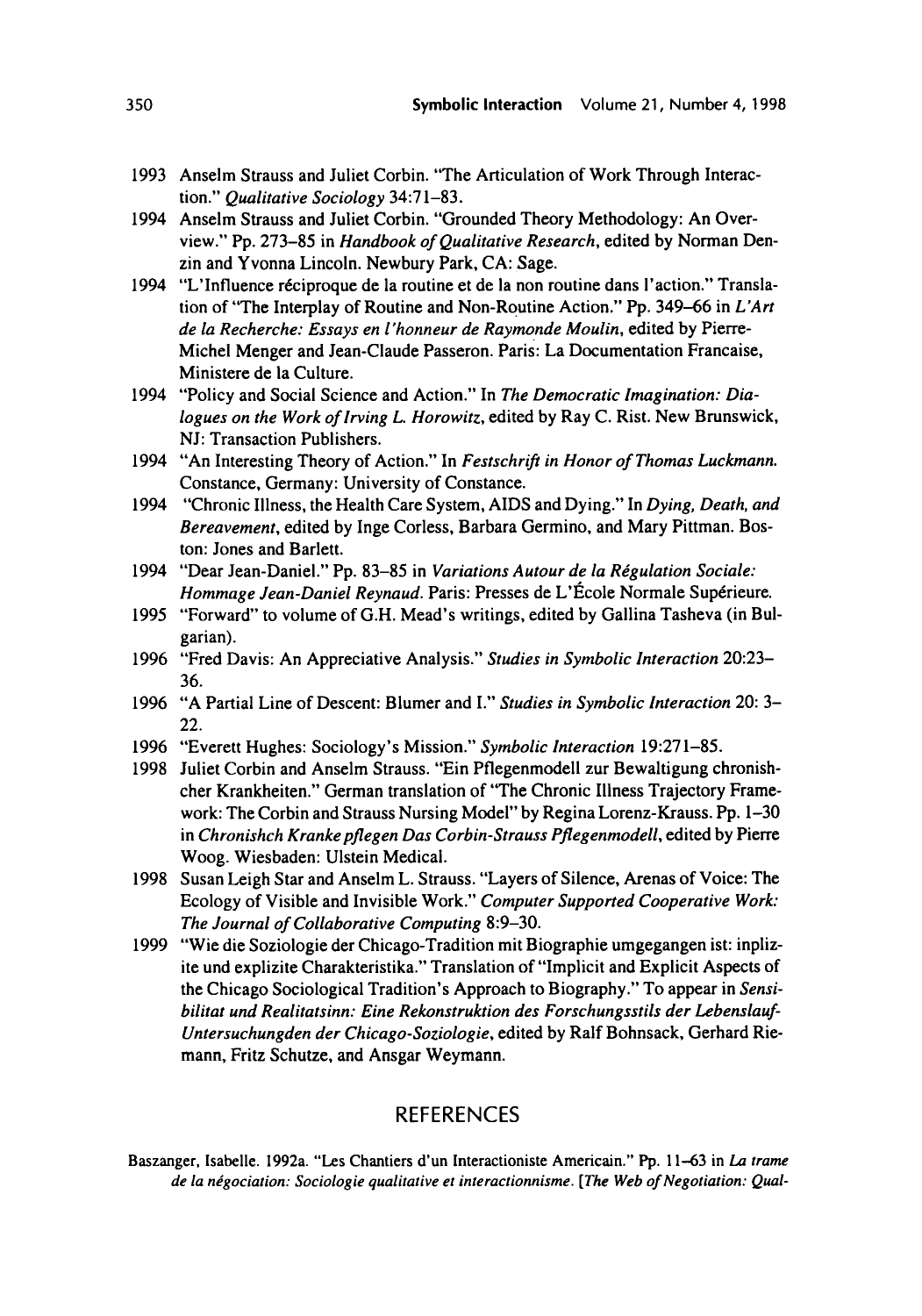*itative Sociology and Interactionism.]* Papers by Anselm L. Strauss, edited by Isabelle Baszanger. Paris: L'Harrnattan.

- -. **1992b.** "Deciphering Chronic Pain." *Sociology of Health and Illness* **14:181-215.**
- -. **1998.** *Inventing Pain Medicine: From the Laboratory to the Clinic.* New Brunswick, NJ: Rutgers University Press.
- Becker, Howard **S. 1982.** *Art Worlds.* Berkeley: University of California Press.
- Bowker, Geof, Susan Leigh Star, William Turner, and **Les** Gasser **(Eds.) 1997.** *Social Science, Technical Systems, and Cooperative Work.* Hillsdale, NJ: Lawrence Erlbaum.
- Bowker, Geof and Susan Leigh Star. Forthcoming. *Working Infrastructures: Classification and Practice.* Cambridge, MA: MIT Press.
- Casper, Monica J. **1998.** *me Making of the Unborn Patient: A Social Anatomy of Fetal Surgery.* New Brunswick, NJ: Rutgers University Press.
- Casper, Monica J. and Marc Berg. **1995.** "Introduction to Special Issue on Constructivist Perspectives on Medical Work: Medical Practices in Science and Technology Studies." *Science, Technology, and Human Values* **20:395-407.**
- Casper, Monica J. and Barbara Koenig. **1996.** "Reconfiguring Nature and Culture: Intersections of Medical Anthropology and Technoscience Studies." *Medical Anthropology Quarterly*  **10(4):523-36.**
- Charmaz, Kathy and Virginia Olesen (Guest Eds.) **1997.** "Memorial Contributions in Honor of Anselm L. Strauss." *Studies in Symbolic Interaction* 21:3-48.

Clarke, Adele E. **1990.** "A Social Worlds Research Adventure: The Case of Reproductive Science." Pp. **1543** in *Theories of Science in Society,* edited by Susan E. Cozzens and Thomas F. Gieryn. Bloomington: Indiana University Press.

- -. **1991.** "Social WorldslArenas Theory **as** Organizational Theory." **Pp. 119-58** in *Social Organization and Social Process: Essays in Honor of Anselm Strauss,* edited by David R. Maines. New York: Aldine de Gruyter.
	- -. **1998.** *Disciplining Reproduction: Modernity, American tife Sciences, and "the Problems* of **Sex.** " Berkeley: University of California Press.
- Cole, Michael. **1996.** *Cultural Psychology: A Once and Future Discipline.* Cambridge, MA: Belknap Press.
- Epstein, Steve. **1996.** *Impure Science: AIDS, Activism, and the Politics of Science.* Berkeley: University of California Press.
- Fujimura, Joan H. **1996.** *Crafting Science: A Sociohistory of the Quest for the Genetics of Cancer.*  Cambridge, MA: Harvard University Press.
- Maines, David R. (Ed.) **1991.** *Social Organization and Social Process: Essays in Honor of Anselm Strauss.* New York: Aldine de Gruyter.
- Ross, Andrew (Guest Ed.) 1996. "Special Issue on Science Wars." Social Text #46-47.
- Shibutani, Tomatsu. **1955.** "Reference Groups **as** Perspectives." *American Journal of Sociology*  **60562-69.** 
	- -. **1962.** "Reference Groups and Social Control." **Pp. 12845** in *Human Behavior and Social Processes,* edited by Arnold Rose. Boston: Houghton Mifflin.
- Star, Susan Leigh. **1989.** *Regions of the Mind: Brain Research and the Quest for Scientific Certainty.*  Stanford, CA: Stanford University Press.
- -. **1995.** "Introduction." Pp. **1-35** in *Ecologies of Knowledge: Work and Politics in Science and Technology,* edited by Susan Leigh Star. Albany, NY: SUNY Press.
- Star, Susan Leigh and James M. Griesemer. **1989.** "Institutional Ecology, 'Translations' and Bound*ary* Objects: Amateurs and Professionals in Berkeley's Museum of Vertebrate Zoology, **1907- 1939."** *Social Studies of Science* **19:387-420.**
- Star, Susan Leigh and Anselm L. Strauss. **1998.** "Layers of Silence, Arenas of Voice: The Ecology of Visible and Invisible Work." *Computer Supported Cooperative Work: The Journal of Collaborative Computing* **8:9-30.**